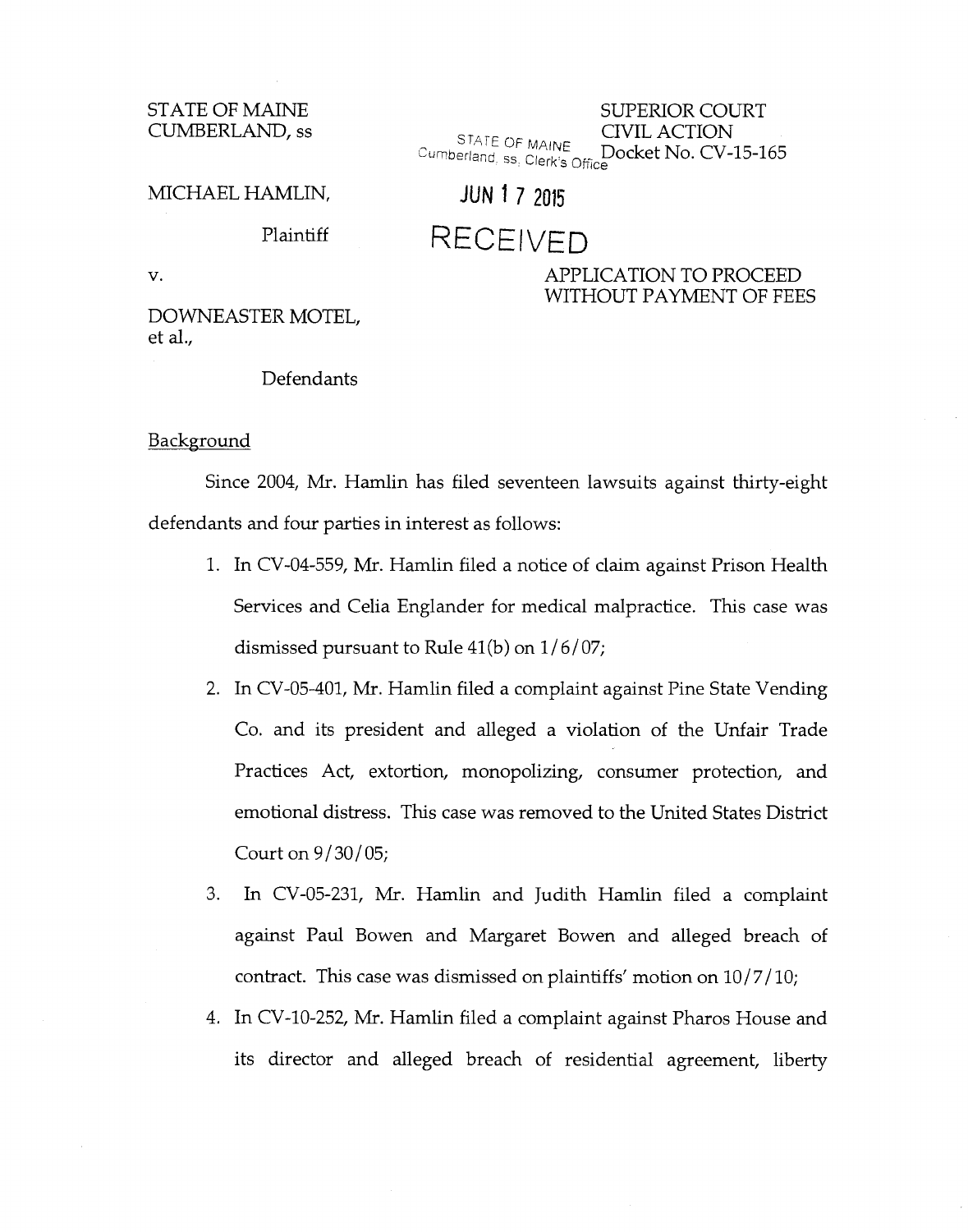interest, loss of business, and loss of inventory. A stipulation of dismissal was filed in this case on  $10/29/10$ .

- 5. In CV-10-287, Mr. Hamlin filed a complaint against Mary Thompson and alleged breach of contract. This case was dismissed for failure to pay filing fee on *7113110.*
- 6. In CV-13-464, Mr. Hamlin filed a complaint against Warren Hyman and alleged unauthorized use of plaintiff's registration, breach of contract, and theft and theft by deception. This case is pending.
- 7. In CV-13-472, Mr. Hamlin filed a complaint against DRE Management and its president and alleged negligence and personal injury. A stipulation of dismissal was filed in this case on *6120114.*
- 8. In CV-14-020, Mr. Hamlin filed a complaint against Anthony Sineni and Caleb Ganon and alleged negligence, fraud, ineffective assistance of counsel, attorney misconduct and negligent misrepresentation, breach of contract, fraudulent concealment, breach of fiduciary duty owed, breach of implied covenant of good faith and fair dealings, and unjust enrichment. A stipulation of dismissal was filed in this case on  $8/18/14$ .
- 9. In CV-14-021, Mr. Hamlin filed a complaint against Jeffery LaPointe and alleged fraud and breach of trust. This case was dismissed on plaintiff's motion on *4124114.*
- 10. In CV-14-089, M. Hamlin filed a complaint against DRE Management and Ronald Dubois and alleged unpaid wages and overtime compensation. A stipulation of dismissal was filed in this case on *6/6114.*

2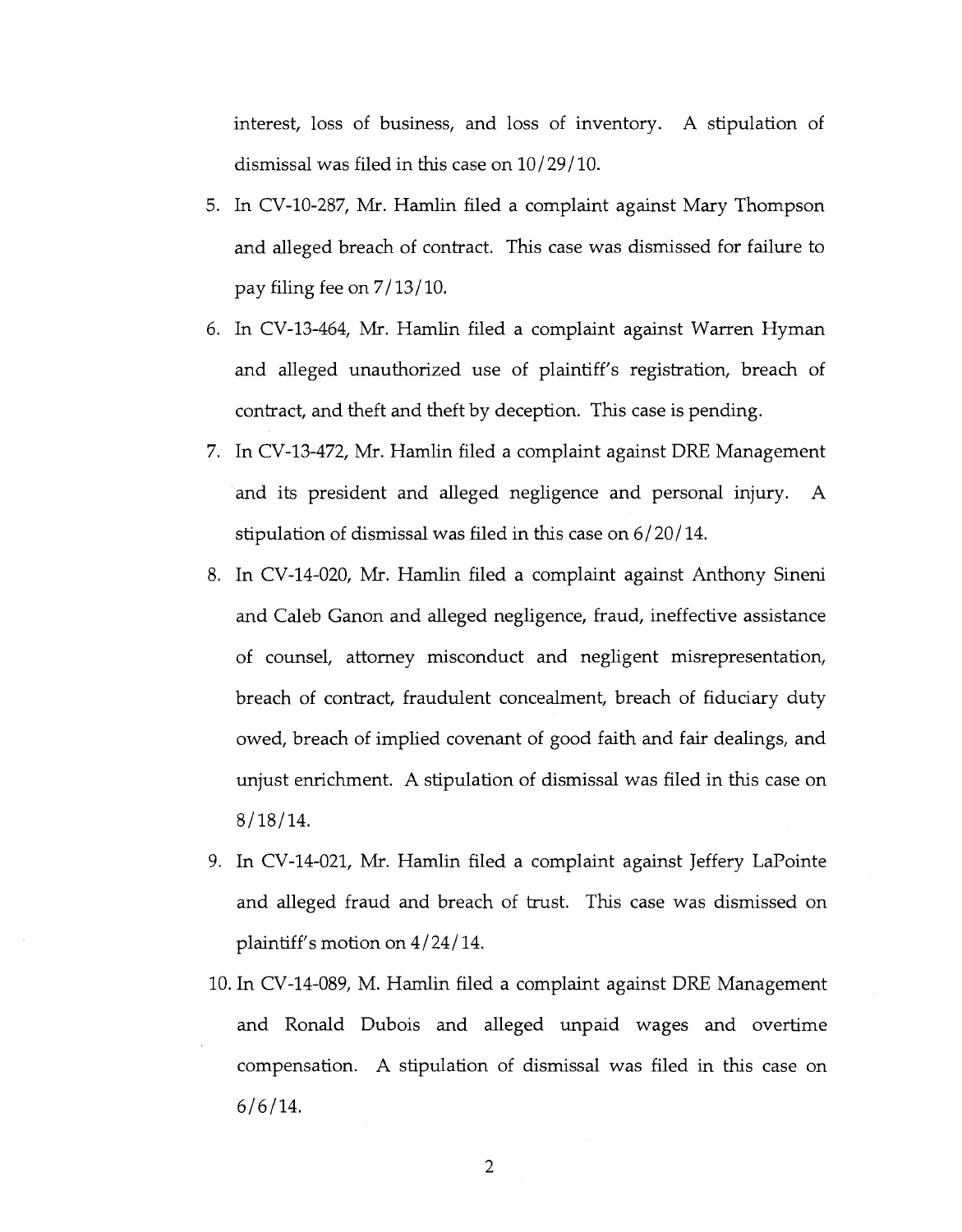- 11. In CV-15-032, Mr. Hamlin filed a complaint against GEICO Indemnity Co., its president, and Sarah Grzyeowski, its agent, and alleged breach of contract. This case is pending.
- 12. In CV-15-081, Mr. Hamlin filed a complaint against Gateway Properties, LLC and alleged unjust enrichment and quantum meruit. This case is pending.
- 13. In CV-15-092, Mr. Hamlin filed a complaint against H & L Incorporated and alleged property negligence, personal injury, and infliction of emotional distress. This case is pending.
- 14. In CV-15-100, Mr. Hamlin filed a complaint against Maine Motel, Preston Cooper, and Betsy Foster and alleged conspiracy/assault and battery/robbery and theft and reckless endangerment/unsafe environment. This case is pending.
- 15. In CV-15-128, Mr. Hamlin filed a complaint against B & B Towing/ Gateway, LLC and alleged misplaced, lost or stolen items from plaintiff's car while in custody and care of defendants. This case is pending.
- 16. In CV-15-165, Mr. Hamlin filed a complaint Downeaster Motel, Port Properties, Wal-Mart, Save-A-Lot, Hannaford's Supermarket, McDonalds, Dollar Store, Cumberland Farms, Rite Aid, Shaw's Supermarket, and Rent-A-Center and alleged violation of equal protection of law, due process, and discrimination against Downeaster Motel, violation of equal protection and discrimination against Port Properties, and unlawful employment discrimination and unequal protection against the remaining defendants. This case is pending.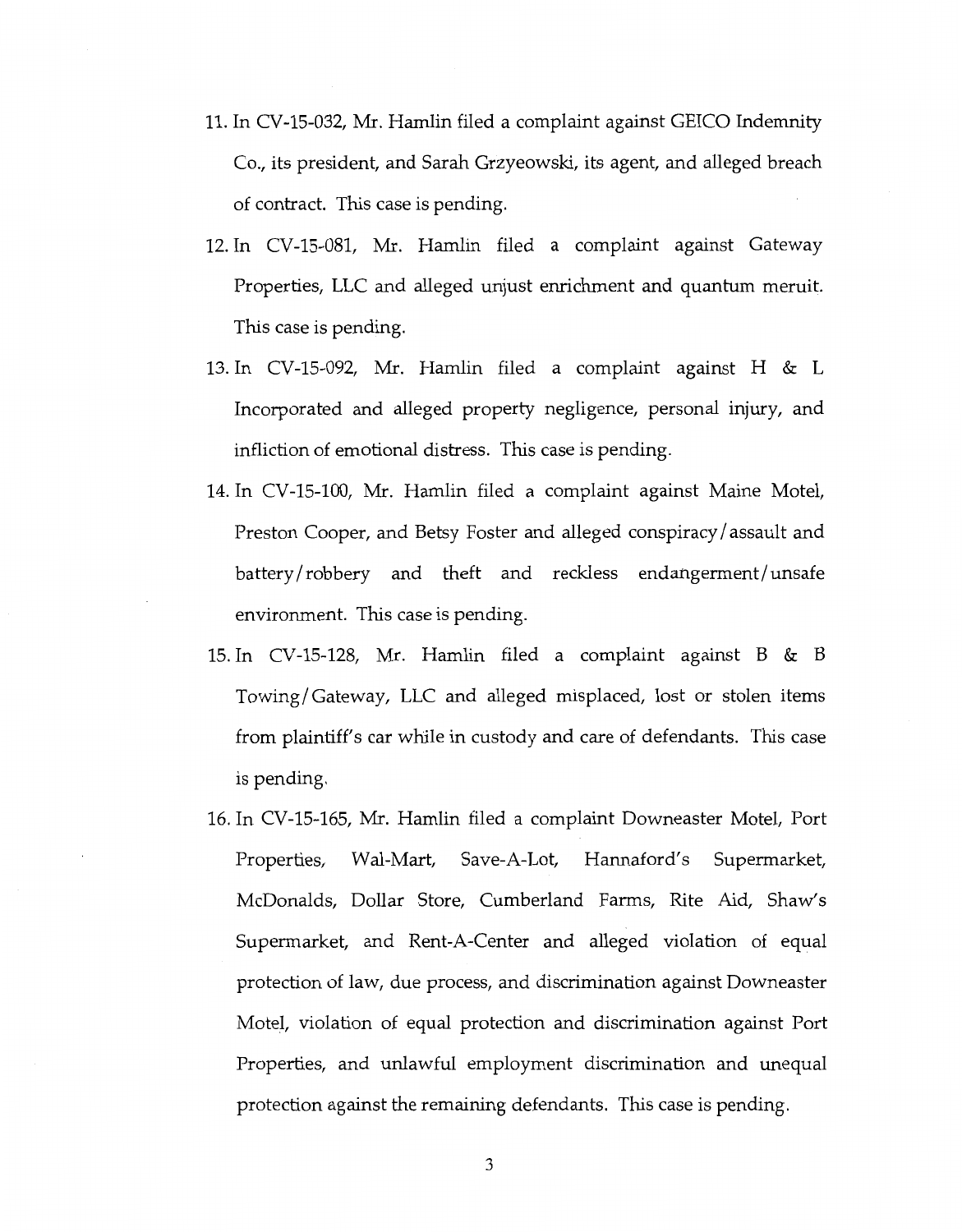17. In CV-15-258, Mr. Hamlin filed a complaint against District Attorney Stephanie Andersen as defendant and Maine Department of Corrections, Commissioner Joseph Fitzpatrick, Maine Correctional Center, and Warden Scott Landry as parties in interest. This case is pending.

According to the allegations in the complaints, Mr. Hamlin was incarcerated at the time of the filing of sixteen of these lawsuits. When he filed the complaint in CV-15-032, he was living in homeless shelters.

In each lawsuit, Mr. Hamlin filed an application to proceed without payment of fees. In CV-15-165, Mr. Hamlin also requests that service fees be paid without first attempting service by mail because "MCC will not photo-copy or pay for defendant's copy to be sent if the envelope consists of more than one (1) ounce in weight and plaintiff's complaint exceeds the postage weight." MCC states this assertion is not accurate. Finally, Mr. Hamlin requests the court supply at no cost to him court forms available to the public for a fee only.

## Discussion

Rule 91 provides the complaint and motion filing fees may be waived upon a finding by the court that the action or motion is not frivolous, has been brought in good faith, and the plaintiff is without sufficient funds to pay the fees. M.R. Civ. P.  $91(b)$  & (d). The rule provides that service costs may be paid as an administrative expense upon a finding that the action is filed, or motion brought, in good faith and the plaintiff is without sufficient funds. Service costs will be paid only after plaintiff certifies he has attempted unsuccessfully to accomplish service by agreement or in a manner that does not require payment of costs, except postage. M.R. Civ. P. 91(c). The application to proceed without payment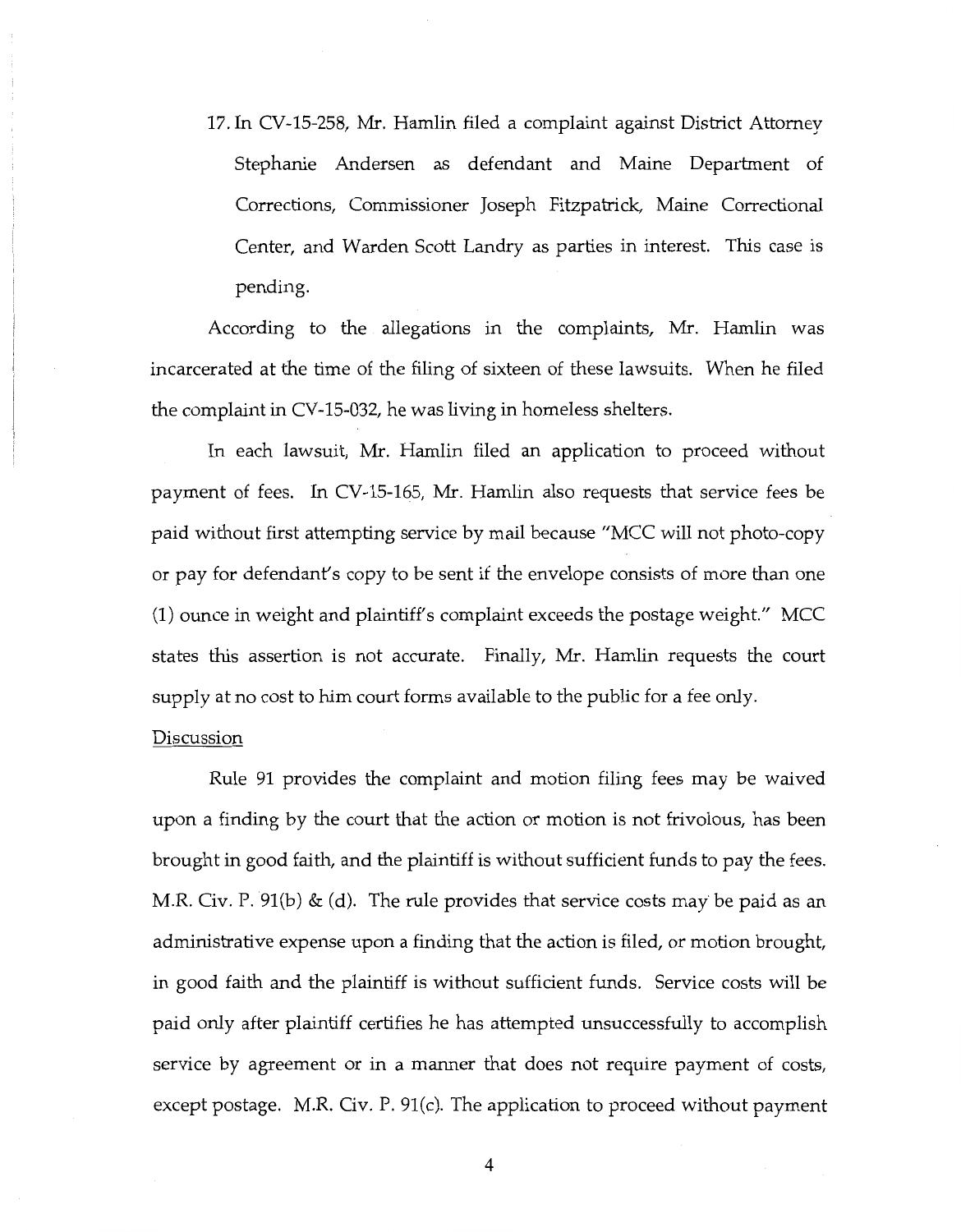of fees court form also provides that the mediation and jury fees may be waived upon a finding the applicant is proceeding in good faith and is without sufficient funds to pay certain fees and costs. Neither the rule nor the form provides for waiver of payment for court forms, such as summonses.

The Maine Law Court has addressed the issue of denying a Rule 91 petition based on a frivolous complaint. See, e.g., Fleming v. Dep't of Corr., 2006 ME 23,  $\P$  1, 892 A.2d 1161. The Law Court has also approved enjoining a party from filing frivolous and vexatious lawsuits. Spickler v. Key Bank of S. Me., 618 A.2d 204, 207 (Me. 1992).

The United States Supreme Court has determined the federal in forma pauperis statute "is designed to ensure that indigent litigants have meaningful access to the federal courts." Neitzke v. Williams, 490 U.S. 319, 325 (1989). Federal courts are authorized "to dismiss a claim filed in forma pauperis if the allegation of poverty is untrue, or if satisfied that the action is frivolous or malicious" because "Congress recognized ... that a litigant whose filing fees and court costs are assumed by the public, unlike a paying litigant, lacks an economic incentive to refrain from filing frivolous, malicious, or repetitive lawsuits." Id. (quotation marks omitted); see Hattie v. Andrews, 1998 Ohio App. LEXIS 2144, at \*3 (May 14, 1998).

A Nebraska statute permits a judge to object to an application to proceed in forma pauperis "on the grounds that the applicant is asserting legal positions which are frivolous or malicious." Lenz v. Hicks, 824 N.W.2d 769, 771 (Neb. Ct. App. 2012). "The definition of a 'malicious' action is not well settled; however, the decisions which have addressed the issue show that it is appropriate to

5